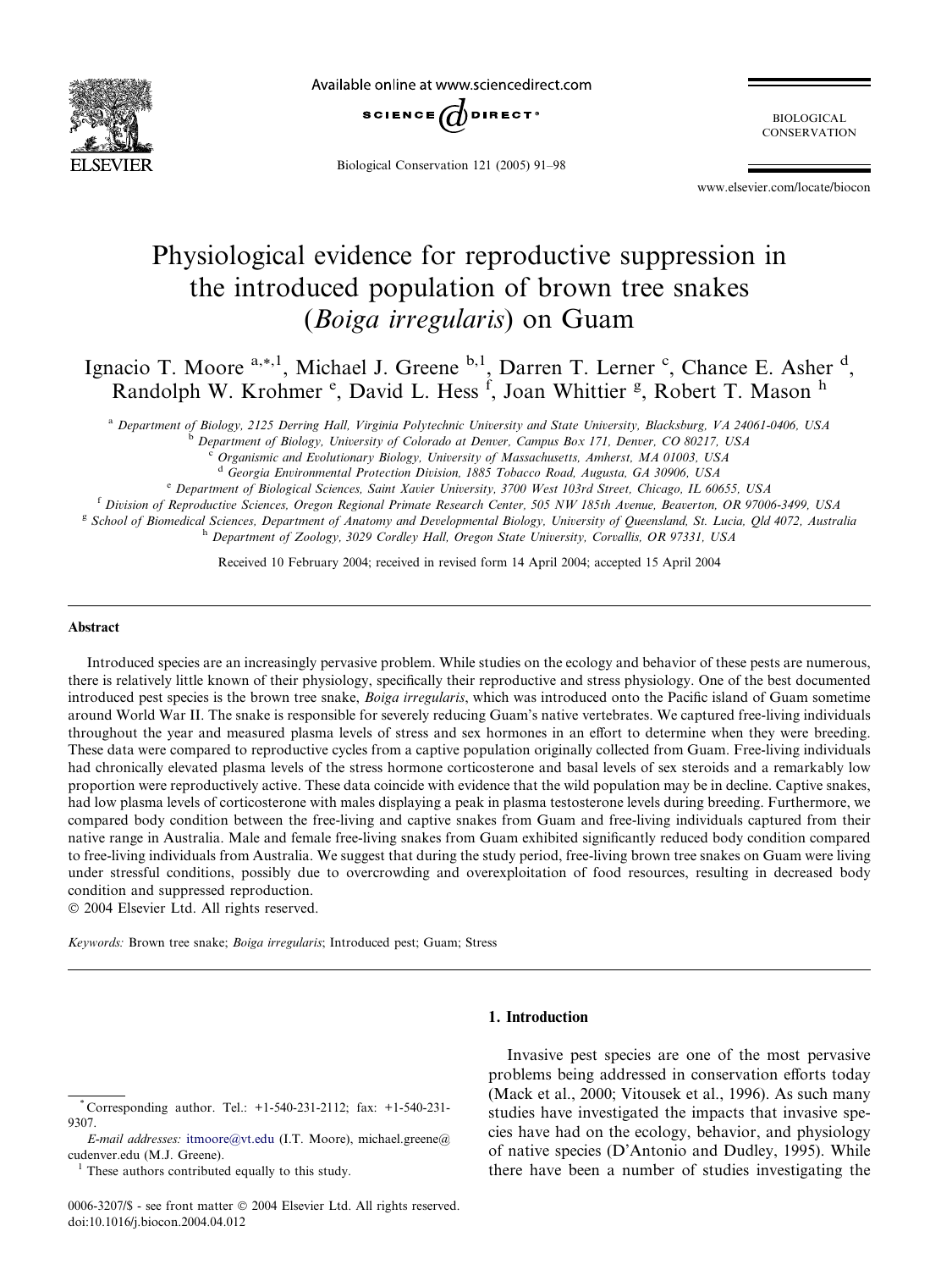ecology of the invader, little is known of the physiology of the invader. We are beginning to gain a better understanding of what makes a good invader, but for conservation efforts to be successful we need to know as much as possible about the physiology of the invader. Gaining a general understanding of the breeding biology and the stresses the invader is exposed to could assist focusing management efforts (Wingfield et al., 1997). For example, efforts to interrupt breeding would be most successful during the animal's breeding season.

We know essentially nothing about the stressors faced by invasive species when they invade a new environment. Potential initial stressors could include a lack of shelter, adverse climate, and a lack of food availability. After an invader is established, potential stressors could include overcrowding and the loss of prey as native species are extirpated. When levels of stress are high, the standard vertebrate response is to activate the hypothalamic–pituitary–adrenal axis and release adrenocorticosteroids into the bloodstream (Wingfield and Romero, 2001). As stress and reproduction are generally thought to oppose one another, periods of high stress could disrupt reproduction (Greenberg and Wingfield, 1987; Moore and Jessop, 2003). This may include a decrease in plasma sex steroid levels when stress and plasma andrenocorticosteroid levels increase (Moore and Jessop, 2003; Moore et al., 2000a). The chronic or long-term effects of stress can include complete inhibition of the reproductive system (Wingfield and Ramenofsky, 1999). Plasma levels of corticosterone, the primary adrenocorticosteroid in reptiles, have been shown to be a good estimate of the amount of physiological stress to which the animal is exposed (e.g. Romero and Wikelski, 2001). This study attempts to address if an invader is stressed in a new environment and what effect this is having on reproduction. For this we chose to investigate the brown tree snake, Boiga irregularis, on Guam.

The brown tree snake is a pest species on the Pacific Island of Guam where it was introduced sometime during or immediately after World War II. After its introduction to Guam, the population erupted, expanding its range across the entire island (Rodda et al., 1992). High densities of this generalist predator have led to the depletion of most of Guam's native vertebrate fauna (Wiles et al., 2003). Fritts and Rodda (1995) reported that all of Guam's surviving endotherm populations consist of less than 1000 individuals and the viability of these populations is questionable. Brown tree snake predation has had an adverse effect on 17 of 18 native species on Guam including various small mammals, lizards, and the extinction or extirpation of 12 bird species (Savidge, 1987; Rodda et al., 1997; Wiles et al., 2003). These negative effects of the brown tree snake could be repeated if the snake gets established on other islands (it has been already seen on Hawaii).

Peak densities of over 100 brown tree snakes per hectare on Guam were measured in the mid-1980s, preceded by apparently continuous population growth from the time of introduction (Rodda et al., 1992, 1999b). Subsequent surveys in the early 1990s found lower peak snake densities (20–50 snakes per hectare) along with more variable levels depending on location on the island (Rodda et al., 1992). It is thought that depleted food resources have led directly to declines in brown tree snake densities on Guam (Fritts and Rodda, 1995). Such declines may be due to adult mortality and/ or suppressed reproduction in the population. Wiles et al. (2003) suggest, without presenting data, that a dramatic decline in body condition since 1985 supports the premise that the population is in decline.

In its native habitat of Australia, the brown tree snake displays a cyclic reproductive cycle in both female gamete production and male testicular activity (Bull and Whittier, 1996, 1997; Shine, 1991; Whittier and Limpus, 1996). On Guam, we know little about the seasonal reproductive cycle of the snakes as few mature, reproductively active snakes have been found during sampling (Mathies et al., 2001; Rodda et al., 1999a). Rodda et al. (1999a) estimated that only 0.5% of total captures on Guam were reproductively active females. In histological and morphological samples collected on Guam over a two-year period as part of this study, Mason et al. (unpublished) found that only six of 128 females had vitellogenic follicles. Population data indicate that there is a smaller fraction of mature adults in the Guam population compared to either the native, Australian population or to data for other snake species (Rodda et al., 1999b).

The aim of this study was to examine physiological mechanisms that may explain the low proportion of reproductively active adults on Guam by examining seasonal cycles of reproduction, stress, and body condition of the brown tree snake. We predicted that in the Guam brown tree snakes, low body condition would be accompanied by high levels of stress hormones and low levels of sex steroids in comparison with the native populations from Australia and captive populations. More specifically, we compared plasma levels of sex (testosterone in males, 17b-estradiol and progesterone in females) and stress (corticosterone) steroid hormones between free-living snakes on Guam and breeding captive snakes originally collected on Guam. We also compared body condition between these two groups and free-living individuals from a native population from Australia. The data from this study will complement current management efforts designed to control introduced brown tree snake populations; for example, applied research methods to manage brown tree snake populations include inhibiting reproduction using chemical and immunological fertility control (Brown Tree Snake Control Committee, 1996).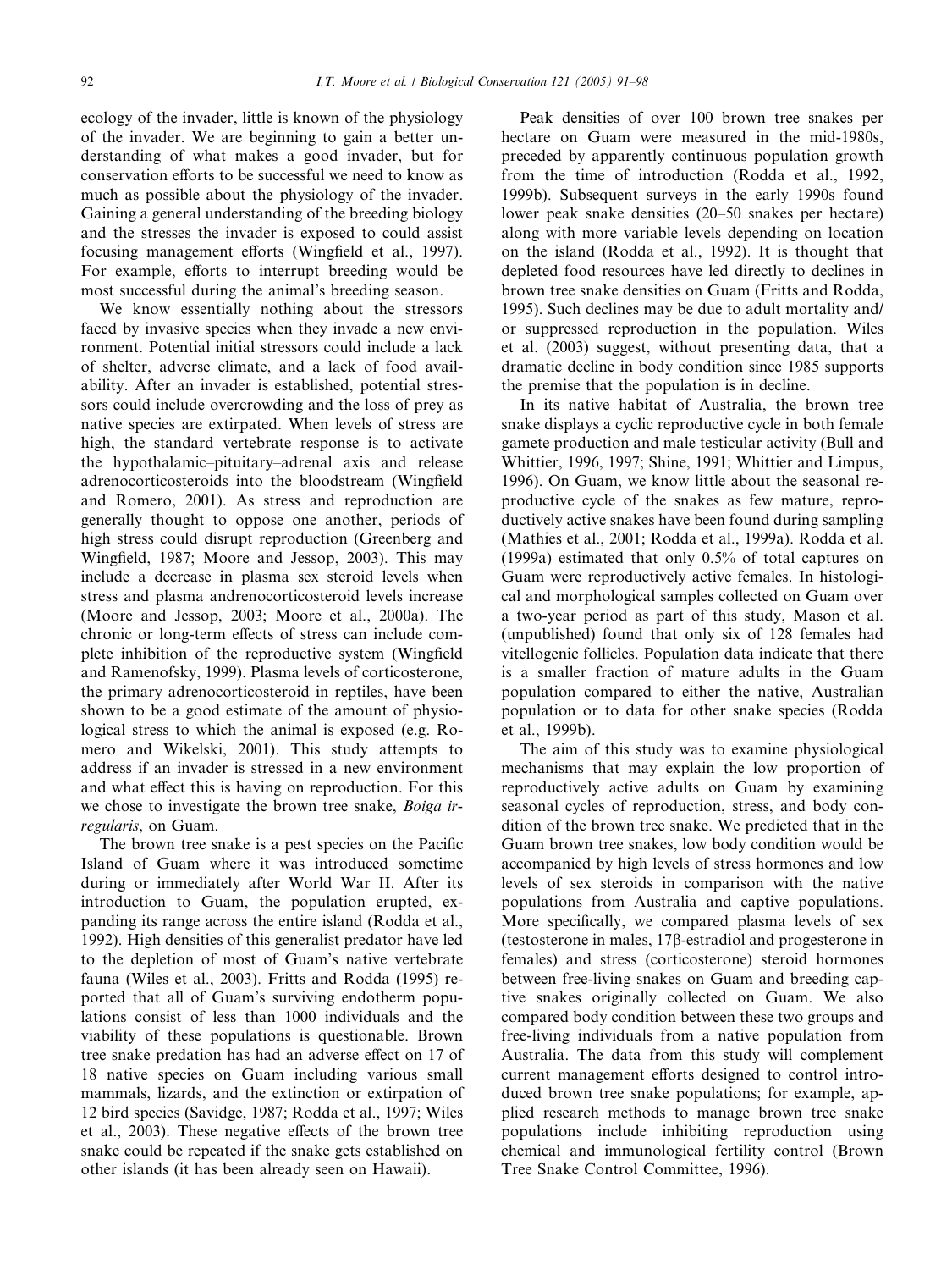#### I.T. Moore et al. / Biological Conservation 121 (2005) 91–98 93

Free-living brown tree snakes on Guam were captured during every month of the year over a two-year period (1991: October–December; 1992: January– March; 1993: April–September). Snakes were caught by hand at night at various sites across the island. For analyses, samples were grouped by month across years. Only reproductively mature adult animals were included in the analyses (51 males and 117 females). These included individuals that exceeded 100 cm in snout-vent length as these individuals are considered adults and reproductively capable (Rodda et al., 1999b). Animals were sacrificed by decapitation rapidly after capture at which point trunk blood samples were collected. The blood samples were collected in less than 5 min from capture and the bodies preserved in 10% buffered formalin. Plasma for the measurement of endogenous steroids was separated by centrifugation and stored at  $-80$ -C until analysis. Body measurements of snout-vent length (SVL) and mass were collected.

We also determined the annual cycle of sex steroids and corticosterone in a captive population of brown tree snakes at Oregon State University. All snakes in the captive colony were mature adults originally collected on Guam in 1993. During sample collection, all individuals went through a breeding season as determined by observations of courtship and ritualized male combat behavior (Greene and Mason, 2000). The snakes were brought into breeding condition starting in mid-January after a five-week period of cooling (Greene and Mason, 1998). Between January and December 1996, we collected monthly blood samples from the seven female and 10 males of the colony. All snakes were bled within 5 min of being disturbed from the caudal vein. As not to confound other behavioral studies being conducted with the same snakes (Greene and Mason, 1998, 2000, 2003; Greene et al., 2001), snakes were not permitted to copulate during the period of study, although courtship behavior was observed throughout the course of the study.

Body condition of each individual was defined as the residual from the linear regression of mass on snoutvent length. For the regression analysis, we included all captive and free-living individuals from Guam as well as free-living individuals (25 males and 22 females) captured from a variety of sites in the snakes, native range of Australia. Body condition was then compared by ANOVA and between groups, within sex differences were determined using Tukey–Kramer HSD post-hoc analysis.

Plasma levels of testosterone, progesterone, estradiol, and corticosterone were determined by radioimmunoassay. Field collected samples were analyzed according to Grassman and Hess (1992). Briefly, sex steroids were measured following extraction with diethyl ether and

chromatographic separation on Sephadex LH-20 microcolumns while corticosterone was assayed directly after extraction. All samples were corrected for individual extraction efficiency. Plasma volumes from 10 to 90 ll were used in all assays. All samples were analyzed in single assays with the following intra-assay variation: testosterone 1.5%, estradiol 5%, progesterone 5.5%, corticosterone 9.5%. The average water blanks were all less than 10 pg/tube for all assays. Captive samples were analyzed according to Moore et al. (2000b). These samples were all extracted in diethyl ether and chromatographed on celite microcolumns. Plasma volumes of 5–10 µl were used. Limits of detection were  $\sim$ 1.0 ng/ ml for corticosterone and  $\sim 0.3$  ng/ml for testosterone, estradiol and progesterone. The intra- and interassay variations for these assays were all less than 15% (Lerner and Mason, 2001). Differences in plasma hormone levels between months were determined by ANOVA in the free-living population and by repeated measures ANO-VA in the captive population. Direct statistical comparisons of hormone levels between the free-living and captive snakes were not performed due to the differences in assay protocols and single versus repeated sampling protocols.

#### 3. Results

Within each sex there was a significant positive relationship between snout-vent length and mass in a combined analysis for snakes from Guam (free-living and captive) and Australia (males: linear regression,  $r^2 =$ 0.89,  $p < 0.0001$ ; females: linear regression,  $r^2 = 0.74$ ,  $p < 0.0001$ ). For males, body condition (defined as each individual's residual from this regression) was significantly different between these three groups of snakes (Fig. 1; ANOVA,  $F_{2.82} = 7.58$ ,  $p < 0.001$ ) with the Australian snakes being significantly greater than the free-living snakes from Guam (Tukey–Kramer HSD,  $p < 0.05$ ). For females, body condition was significantly different between the three groups of snakes (Fig. 1; ANOVA,  $F_{2,142} = 16.39, p < 0.0001$ ) with the Australian and captive snakes from Guam being significantly greater than the free-living snakes from Guam (Tukey– Kramer HSD,  $p < 0.05$ ).

Male free-living snakes from Guam showed significant seasonal differences in plasma concentrations of testosterone (Fig. 2(a); ANOVA:  $F_{10,40} = 2.34$ ,  $p = 0.028$ ) with June being significantly different from March and August (Tukey–Kramer HSD,  $p < 0.05$ ). In free-living male snakes there were no significant differences between the months in plasma concentrations of corticosterone (Fig. 2(b);  $F_{10,36} = 1.80, p = 0.095$ ).

Female free-living snakes from Guam did not show seasonal differences in estradiol (Fig. 3(a); ANOVA:  $F_{11,102} = 0.73$ ,  $p = 0.71$ ) or progesterone (Fig. 3(b);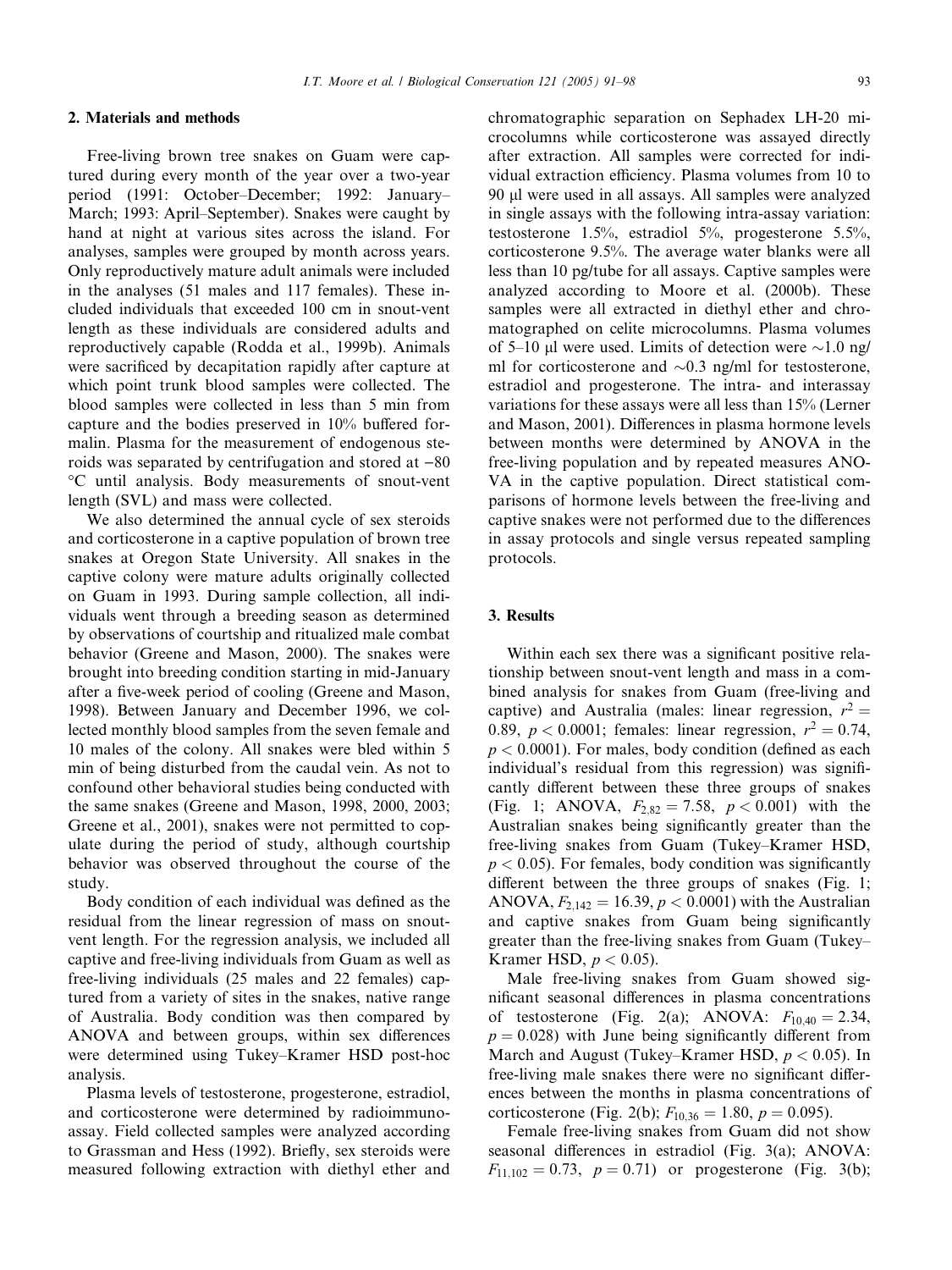

Fig. 1. Body condition (residuals from the linear regression of mass on snout-vent length) of free-living male and female brown tree snakes from the native range in Australia, the introduced population on Guam, and the captive population at Oregon State University. Bars represent means and standard errors. Statistical analyses were limited to within each sex and different letters above bars denote significant differences between groups.

ANOVA:  $F_{11,102} = 1.49$ ,  $p = 0.15$ ). Free-living females did show significant monthly differences in plasma corticosterone concentration (Fig. 3(c); ANOVA:  $F_{11.92}$  = 6.64,  $p < 0.0001$ ) with the following significant differences between months (Tukey–Kramer HSD,  $p < 0.05$ ; January differs from June, August, September; February differs from June, August, September; September differs from October, November, December).

Captive males had a peak in testosterone during March and April (repeated measures ANOVA:  $F_{11,76}$  = 2.055,  $p = 0.040$ , when male courtship activity was at its peak (Greene and Mason, 1998, 2000). Captive female snakes displayed no monthly progesterone (repeated measures ANOVA:  $F_{11,40} = 1.070$ ,  $p = 0.426$ ) or estradiol (repeated measures ANOVA:  $F_{1140} = 0.701$ ,  $p = 0.725$ ) cycle. Neither males (repeated measures ANOVA:  $F_{11,70} = 1.278$ ,  $p = 0.261$ ) nor females (repeated measures ANOVA:  $F_{11,78} = 0.877$ ,  $p = 0.567$ ) had annual cycles of corticosterone.

## 4. Discussion

In this study, we have documented chronically elevated levels of corticosterone and basal levels of sex steroids in an introduced population of brown tree snakes on Guam. This supports previous studies that have failed to find significant numbers of breeding individuals in the wild population (Mathies et al., 2001; Rodda et al., 1999a) and suggested that individuals in



Fig. 2. Annual cycles of (a) testosterone and (b) corticosterone for male captive and free-living populations of brown tree snakes from Guam. Numbers next to the points are the sample sizes for the free-living group. Sample size for the captive group was nine for all months.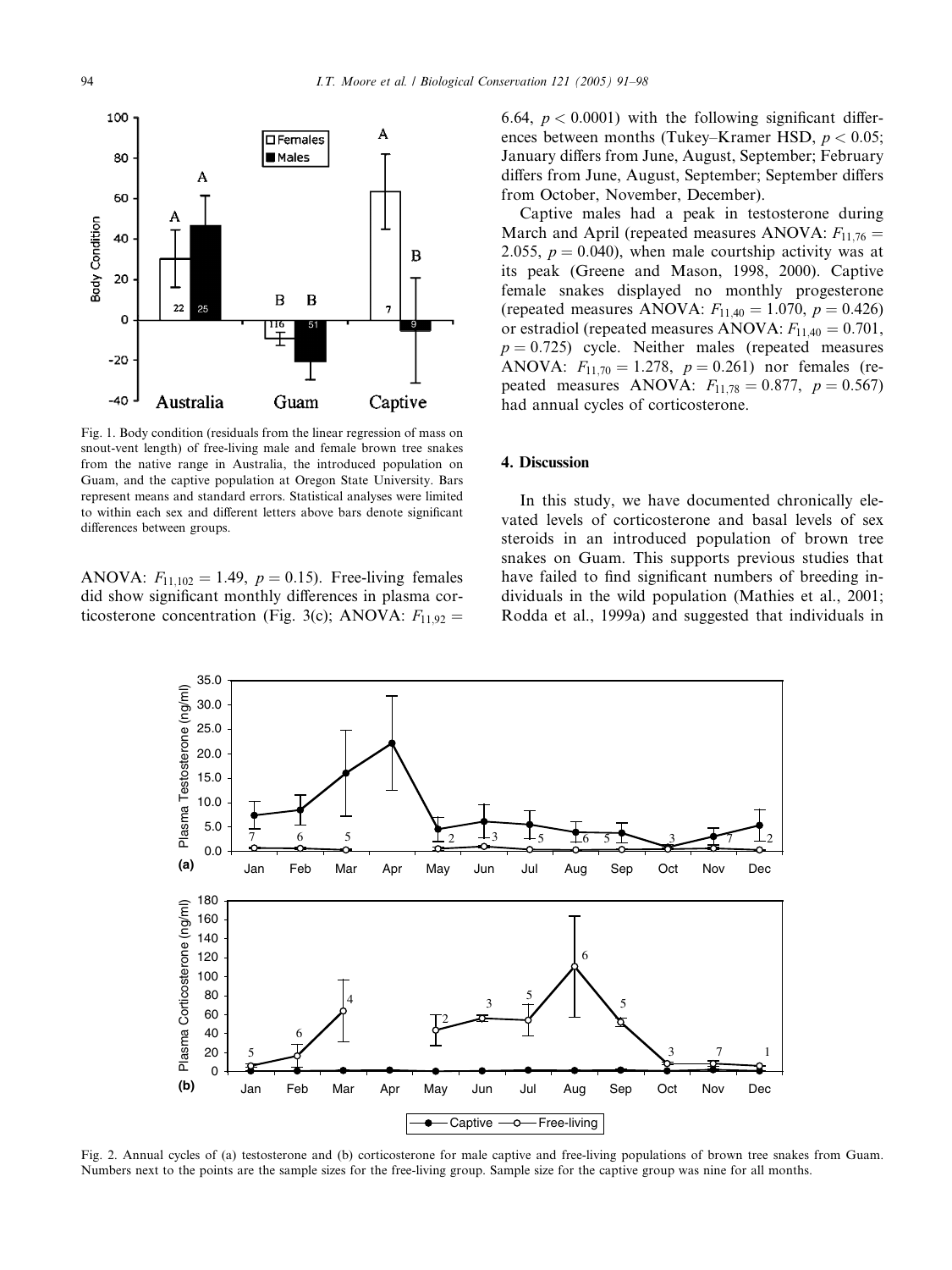

Fig. 3. Annual cycles of: (a) estradiol, (b) progesterone, and (c) corticosterone for female captive and free-living populations of brown tree snakes from Guam. Numbers next to the points are the sample sizes for the free-living group. Sample size for the captive group was seven for all months.

the population are in poor body condition (Wiles et al., 2003). The captive snakes exhibited a sex steroid cycle similar to those previously reported in other snakes (Moore et al., 2000b; Taylor et al., 2004). The lack of a sex steroid cycle in the free-living population, combined with the lack of gametogenesis (Mason et al., unpublished), suggests that most individuals within the population on Guam were not reproductively competent during the period this study was conducted. Depressed body condition and elevated plasma corticosterone levels in the free-living animals suggest that a lack of food resources was placing individuals under chronic stress resulting in suppression of the reproductive system. These results suggest a mechanism, and could possibly serve as a prediction, of a population crash.

Stress and reproduction have classically been thought to be in a reciprocal relationship (Greenberg and Wingfield, 1987). This is especially true when animals are experiencing high levels of stress which can directly suppress reproduction at multiple levels. Studies have looked at the levels of physiological stress, and its results, faced by native species in response to a variety of factors (e.g. Romero and Wikelski, 2001). However, to our knowledge no studies have addressed the level of stress faced by an introduced species despite the fact that, by definition, the pest species is invading a novel area with a host of new challenges.

Multiple lines of evidence suggest that the baseline levels of corticosterone in free-living individuals were above normal seasonal variation and are high enough to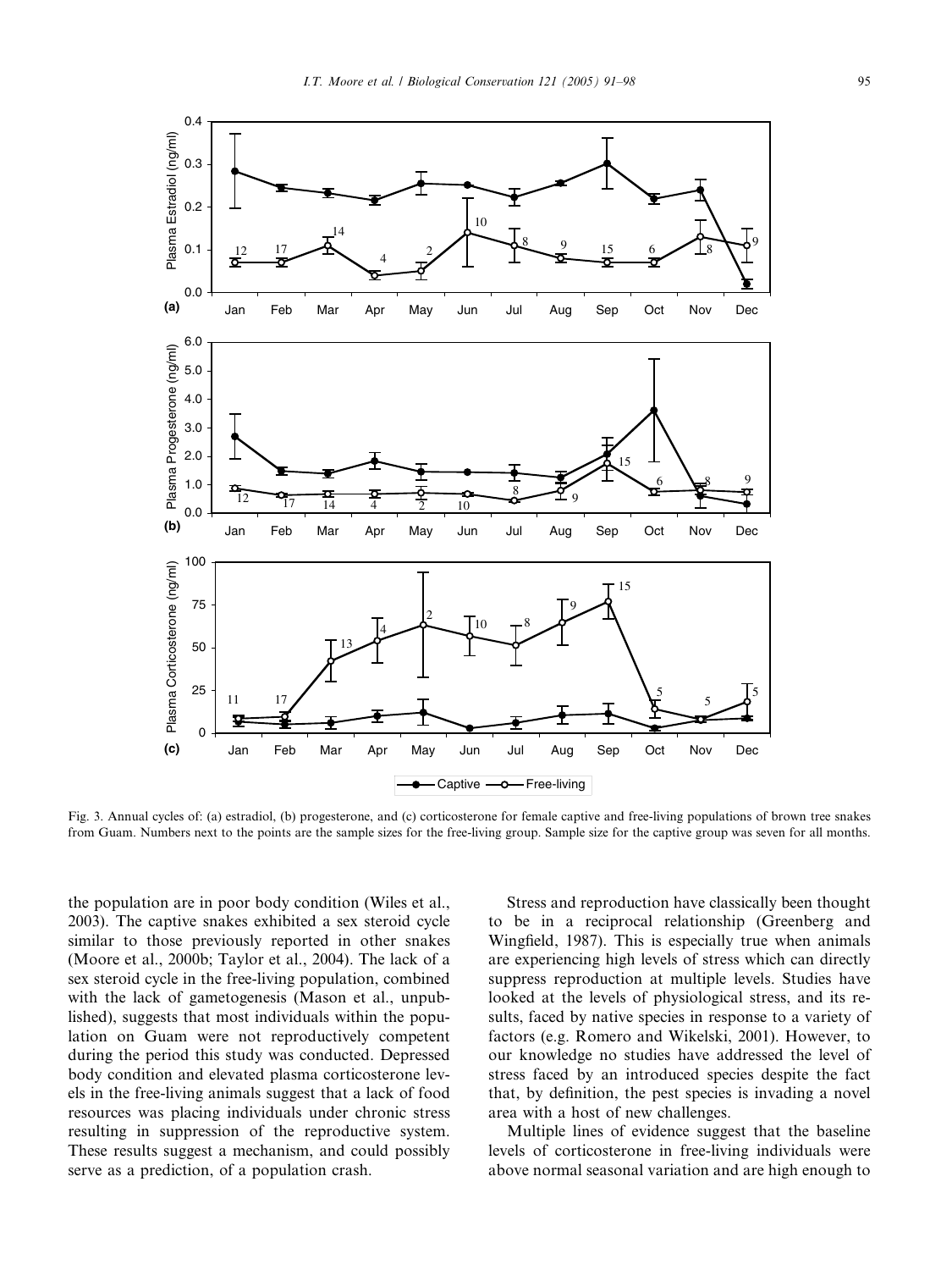elicit an ''emergency life history stage'' and suppression of reproduction (Wingfield et al., 1998). Corticosterone levels in the range of normal seasonal variation are often positively associated with plasma sex steroid levels in reptiles (Moore and Jessop, 2003; Moore et al., 2000b). In contrast, extremely elevated levels of corticosterone are usually associated with suppressed sex steroid levels in snakes and other reptiles (Moore et al., 2000a, 2001; Guilette et al., 1995). The elevated baseline corticosterone levels we report for the free-living population are similar to the highest levels reported for free-living brown tree snakes when captured and exposed to a variety of stressful stimuli (Mathies et al., 2001). Corticosterone has also been shown to directly suppress courtship behavior in snakes (Moore and Mason, 2001). These lines of evidence suggest that free-living brown tree snakes on Guam were chronically and pathologically stressed during the study period.

In this study, we used two different techniques to obtain and measure plasma steroid levels from snakes: single point samples following decapitation of free-living individuals versus repeated samples from caudal vein of captive individuals. Previous research indicates that rapidly obtaining blood samples does not affect plasma steroid levels (Moore et al., 2001) and different handling techniques have been shown to have little effect on measurements of plasma steroid levels (Taylor and Schuett, 2004). Since all samples in this study were collected within 5 min of capture, the differences in sampling protocols would not have differential effects on the values obtained. Because of these different sampling protocols (single versus repeated samples), we remain conservative and have refrained from direct statistical comparisons of the plasma hormone levels between these populations and in our interpretation of these data. In addition to the handling differences, the plasma samples were assayed for steroids using slightly different protocols. For both protocols the steroids were extracted from the plasma using organic solvents and the extracts were then purified by chromatography. While analyzing the same samples using different techniques can give different results and therefore warrants caution, experimental evidence confirms that purification of the sample using organic extraction and chromatography, as was conducted in both our protocols, removes differences otherwise associated with protocols much more different than the ones we used (Stanczyk et al., 2003).

Differences in body condition and/or population density could explain the differences in plasma hormone levels between the free-living and captive populations of brown tree snakes. Only a few studies in any reptile have investigated the relationships between plasma corticosterone levels and body condition despite their obvious potential interactions (e.g. Romero and Wikelski, 2001; Moore et al., 2000b, 2001; Tokarz et al., 1998). For example, in garter snakes, another colubrid snake, individuals with elevated body condition have significantly lower plasma corticosterone levels than do individuals with depressed body condition (Moore et al., 2000b). High population density has also been associated with elevated plasma levels of corticosterone in reptiles (Elsey et al., 1990). The high population densities of brown tree snakes on Guam have probably resulted in the lack of available food and thus decreased body condition. Studies have documented very low densities of available vertebrate prey species on the island (Fritts and Rodda, 1995).

It is possible that the individuals we caught had abnormally high plasma corticosterone levels and abnormally low plasma sex steroid levels due to a sampling bias. Animals that were in particularly bad condition, low body condition and high plasma corticosterone levels, may have been actively searching for food and thus would have been more visible and caught more readily. However, we feel this is unlikely as we used the same sampling protocol throughout the study and the presence of seasonal variation in corticosterone makes it unlikely that seasonal changes in sex steroids were not noticed because of a sampling bias. It is also worth noting that even during periods of low plasma corticosterone, plasma sex steroid levels were not elevated. With a single exception (estradiol in December), captive snakes had higher monthly means of sex steroids and lower monthly mean levels of corticosterone. Male captive snakes had higher levels of testosterone and lower levels of corticosterone than free-living snakes on Guam (Fig. 2). Female captive snakes had higher plasma levels of progesterone and estradiol as well as lower plasma levels of corticosterone than free-living snakes (Fig. 3). Further, the sex steroid levels we measured in free-living brown tree snakes were similar to those reported by Mathies et al. (2001).

Taken together these studies suggest that the Guam population of brown tree snakes were living under stressful conditions at the time of the study, possibly due to high population densities and reduced food availability, and have suppressed reproduction at multiple levels including steroidogenesis and gametogenesis. The fact that our captive population exhibits very low corticosterone levels, seasonal elevated testosterone levels in males, and courtship behavior in the laboratory supports the idea that what we document in the field is not an artifact of this species but is a biologically relevant phenomena isolated to the Guam population. This introduced population may no longer be growing in size but may have surpassed the carrying capacity of its environment. This knowledge, combined with the applied research methods to manage brown tree snake populations by inhibiting reproduction using chemical and immunological fertility control (Brown Tree Snake Control Committee, 1996) could prove fruitful in ridding the island of the pest and preventing its spread.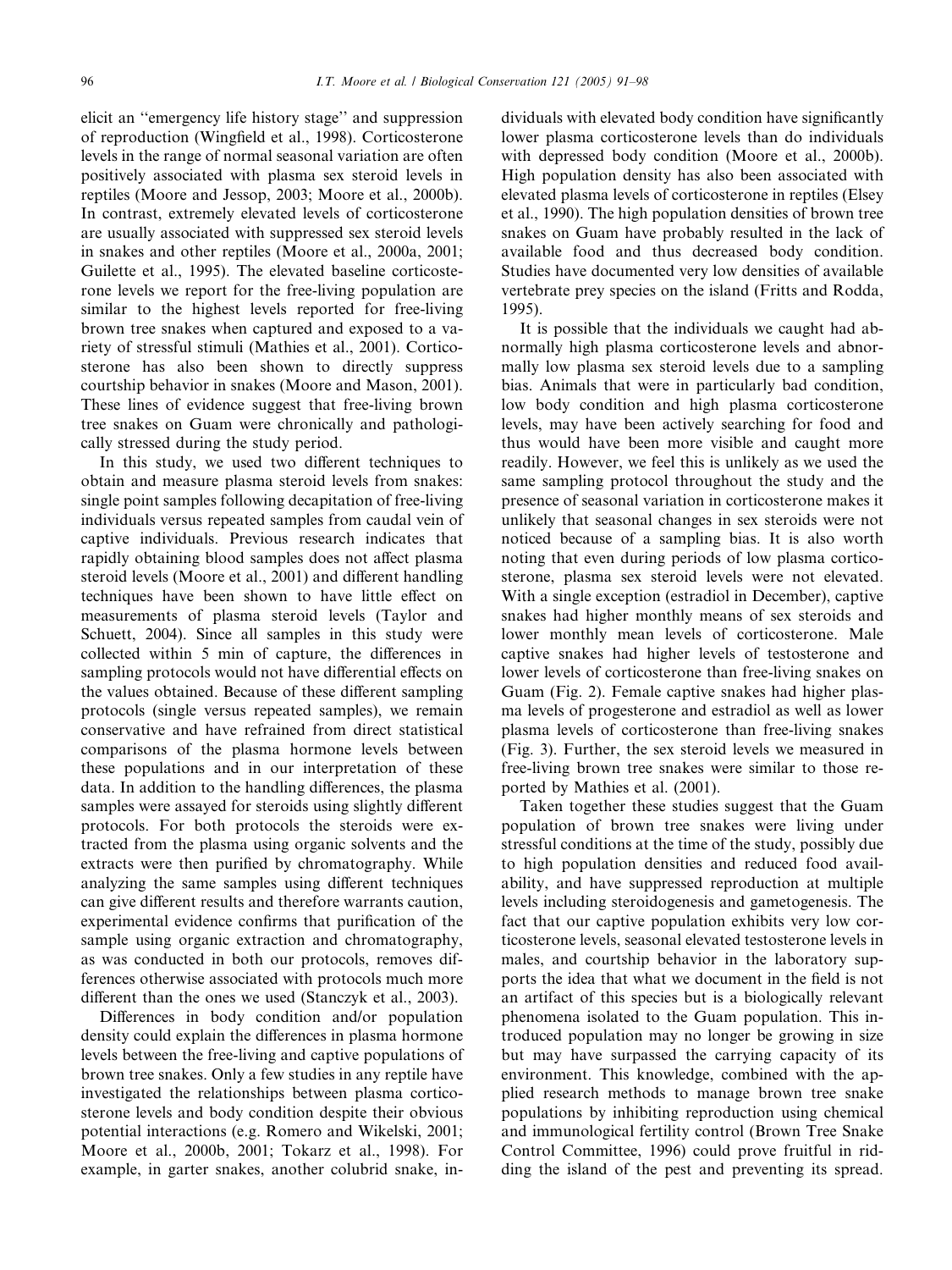Future studies of introduced species should use these techniques, as have been used in conservation efforts on threatened species in the past, as an evaluator and predictor of population status to aid conservation efforts.

## Acknowledgements

The collection of field samples was supported by funding from the US Fish and Wildlife Service (USDI 14-16-0009-1577). The laboratory-based research was supported by a National Science Foundation National Young Investigator Award (IBN-9357245), and the Whitehall Foundation (W95-04) to R.T.M. Australian work was supported by an Australian Research Council Grant to J.M.W. and R.T.M. (ARC A0941250) and was conducted under QNPWS Permits T00696; T00713; T00935; T01022, T01248 and 1667; FO/001209/96/SAA; HO/000151/96/SAAF1/000220/98/SAA; Qld DPI Permit 361, 556, 1296 and UQ Animal Ethics Approvals ANAT/338/94/ARC; ANAT/651/94/ARC; ANAT/085/ 95/ARC; ANAT/645/96/DASH. Radiolabelled steroids were donated by Amersham Pharmacia Biotech, Piscataway, NJ, USA. I.T.M. was supported by a predoctoral Porter Fellowship from the American Physiological Society and a NSF Minority Postdoctoral Fellowship DBI-9904144. M.J.G. was supported by a NIH postdoctoral National Research Service Award (1F32DC00478). Research was conducted under the authority of Oregon State University Institutional Animal Care and Use Committee. All research was conducted in accord with the US Public Health Service 'Policy on Humane Care and Use of Laboratory Animals' and the National Institutes of Health 'Guide to the Care and Use of Laboratory Animals'.

### References

- Brown Tree Snake Control Committee, 1996. Brown tree snake control plan. Aquatic Nuisance Species Task Force, USA.
- Bull, K.H., Whittier, J.M., 1996. Annual pattern of activity of the brown tree snake (Boiga irregularis) in southeastern Queensland. Memoirs of the Queensland Museum 39, 483–486.
- Bull, K.H., Whittier, J.M., 1997. Seasonal testicular development and sperm storage in tropical and subtropical populations of the brown tree snake. Australian Journal of Zoology 45, 479–488.
- D'Antonio, C.M., Dudley, T.L., 1995. Biological invasions as agents of change on islands versus mainlands. In: Vitousek, P.M., Loope, L.L., Adersen, H. (Eds.), Islands: Biological Diversity and Ecosystem Function. Ecological Studies, vol. 115. Springer, Berlin, pp. 103–121.
- Elsey, R.M., Joanen, T., McNease, L., Lance, V., 1990. Stress and plasma corticosterone levels in the American alligator – relationships with stocking density and nesting success. Comparative Biochemestry and Physiology A 95A, 55–63.
- Fritts, T.H., Rodda, G.H., 1995. Invasions of the brown tree snake. In: LaRoe, E.T., Farris, G.S., Puckett, C.E., Doran, P.O., Mac, M.J. (Eds.), Our Living Resources: A Report to the Nation on the

Distribution, Abundance, and Health of US Plants, Animals and Ecosystems. US Department of the Interior, National Biological Service, Washington, DC, pp. 454–456.

- Grassman, M., Hess, D.L., 1992. Sex differences in adrenal function in the lizard Cnemidophorus sexlineatus: 1. seasonal variation in the field. Journal of Experimental Biology 264, 177–182.
- Greenberg, N., Wingfield, J.C., 1987. Stress and reproduction: reciprocal relationships. In: Norris, D.O., Jones, R.E. (Eds.), Hormones and Reproduction in Fishes, Amphibians, and Reptiles. Plenum Press, New York, pp. 461–503.
- Greene, M.J., Mason, R.T., 1998. Chemically mediated sexual behavior of the brown tree snake, *Boiga irregularis*. Ecoscience 5, 405–409.
- Greene, M.J., Mason, R.T., 2000. Courtship, mating and combat behaviors of Boiga irregularis. Herpetelogica 56, 162–171.
- Greene, M.J., Mason, R.T., 2003. Pheromonal inhibition of male courtship behaviour in the brown tree snake, Boiga irregularis: a mechanism for the rejection of potential mate. Animal Behaviour 65, 905–910.
- Greene, M.J., Stark, S.L., Mason, R.T., 2001. Pheromone trailing behavior of the brown tree snake. Journal of Chemical Ecology 27, 2193–2201.
- Guilette, L.J., Cree, A., Rooney, A.A., 1995. Biology of stress: interactions with reproduction, immunology and intermediary metabolism. In: Warwick, C., Frye, F.L., Murphy, J.B. (Eds.), Health and Welfare of Captive Reptiles. Chapman & Hall, London, pp. 32–81.
- Lerner, D.T., Mason, R.T., 2001. The influence of sex steroids on the sexual size dimorphism in the red-spotted garter snake, Thamnophis sirtalis concinnus. General and Comparative Endocrinology 124, 218–225.
- Mack, R.N., Simberloff, D., Lonsdale, W.M., Evans, K., Clout, M., Bazzaz, F.A., 2000. Biotic invasions: causes, epidemiology, global consequences, and control. Ecological Applications 10, 689–710.
- Mathies, T., Felix, T.A., Lance, V.A., 2001. Effects of trapping and subsequent short-term confinement stress on plasma corticosterone in the brown treesnake (Boiga irregularis) on Guam. General and Comparative Endocrinology 124, 106–114.
- Moore, I.T., Greene, M.J., Mason, R.T., 2001. Environmental and seasonal adaptations of the adrenocortical and gonadal responses to capture stress in two populations of the male garter snake, Thamnophis sirtalis. Journal of Experimental Zoology 289, 99–108.
- Moore, I.T., Jessop, T.S., 2003. Stress, behavior, and adrenocortical modulation in amphibians and reptiles. Hormones and Behavior 43, 39–47.
- Moore, I.T., LeMaster, M.P., Mason, R.T., 2000a. Behavioural and hormonal responses to capture stress in the male red-sided garter snake, Thamnophis sirtalis parietalis. Animal Behaviour 59, 529–534.
- Moore, I.T., Lerner, J.P., Lemer, D.T., Mason, R.T., 2000b. Relationships between annual cycles of testosterone, corticosterone, and body condition in male red-spotted garter snakes, Thamnophis sirtalis concinnus. Physiological and Biochemical Zoology 73 (3), 307–312.
- Moore, I.T., Mason, R.T., 2001. Behavioral and hormonal responses to corticosterone in the male red-sided garter snake, Thamnophis sirtalis parietalis. Physiology and Behavior 72 (5), 669–674.
- Rodda, G.H., Fritts, T.H., Chiszar, D., 1997. Disappearance of Guam's wildlife. Bioscience 47, 565–574.
- Rodda, G.H., Fritts, T.H., Conry, P.J., 1992. Origin and population growth of the brown tree snake, Boiga irregularis, on Guam. Pacific Science 46, 46–57.
- Rodda, G.H., Fritts, T.H., McCoid, M.J., Campbell III, E.W., 1999a. An overview of the biology of the brown treesnake (Boiga irregularis), a costly introduced pest on Pacific islands. In: Rodda, G.H., Sawai, U., Chizar, D., Tanaka, H. (Eds.), Problem Snake Management: The Habu and Brown Treesnake. Cornell University Press, Ithaca, NY, pp. 44–80.